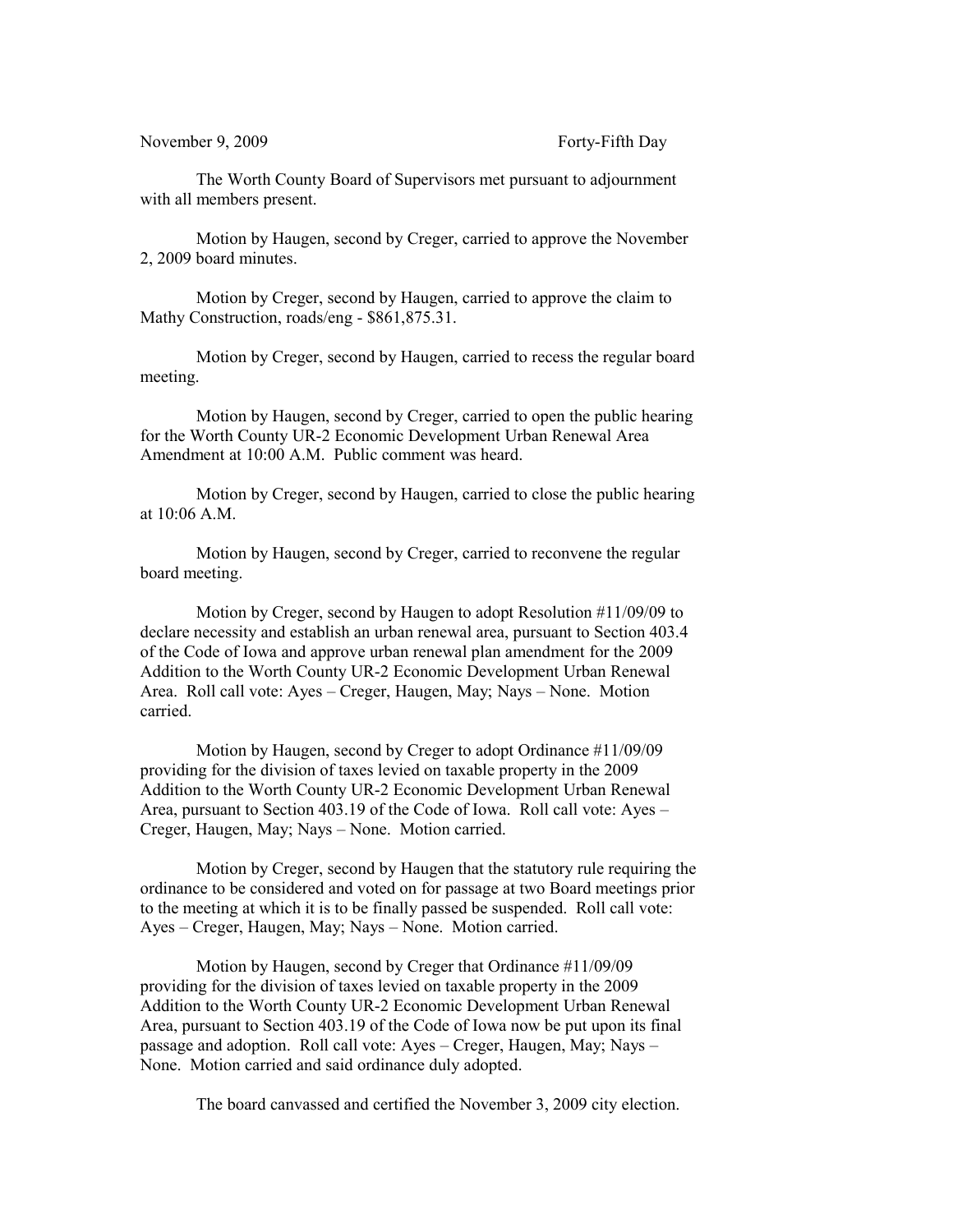| The following claims were approved: |               |            |
|-------------------------------------|---------------|------------|
| A-Best Sew & Vac                    | Service-Gsr   | 89.99      |
| <b>Advanced Drainage</b>            | Supplies-Eng  | 1,346.71   |
| <b>Alliant Energy</b>               | Service-Phd   | 3,785.71   |
| B & J Water Conditioning Inc        | Supplies-Gsr  | 58.00      |
| <b>Bancard Center</b>               | Supplies      | 3,081.46   |
| <b>Bankers Trust</b>                | Fee-Ndp       | 129,758.38 |
| Barnes Distribution Group Inc       | Supplies-Eng  | 451.57     |
| <b>Bcn</b> Telecom                  | Service-Dap   | 458.57     |
| Benchmark Agribusiness Inc          | Service-Con   | 393.70     |
| <b>Bmc Aggregates Lc</b>            | Rock-Eng      | 5,801.26   |
| <b>Businessware Solutions</b>       | Supplies-Dap  | 4,127.51   |
| <b>Carquest Auto Parts</b>          | Supplies-Con  | 1,052.71   |
| City of Fertile                     | Rutf-Eng      | 1,619.07   |
| City of Grafton                     | Rutf-Eng      | 1,107.62   |
| City of Hanlontown                  | Rutf-Eng      | 396.50     |
| City of Joice                       | Service-Eng   | 1,020.34   |
| City of Kensett                     | Service-Eng   | 536.41     |
| City of Manly                       | Service-Eng   | 26.90      |
| City of Northwood                   | Service-Phd   | 275.29     |
| Cooper, Dianne                      | Well Plug-San | 200.00     |
| Curtis, Heather                     | Mileage-Mha   | 15.30      |
| $D & L$ Equipment                   | Supplies-Con  | 2,735.93   |
| Dave Syverson Ford Truck            | Parts-Eng     | 844.00     |
| Dick's Place                        | Service-Eng   | 136.00     |
| <b>Dng Trading Post</b>             | Vehicle-Phd   | 10,000.00  |
| Ehrich, Cherrice                    | Mileage-Mha   | 103.53     |
| <b>Electronic Specialties</b>       | Service-Eng   | 110.00     |
| Estes, Wayne                        | Well Plug-San | 200.00     |
| Fairfield Inn                       | Edu-Rec       | 168.00     |
| <b>Fallgatter's Market</b>          | Supplies-Con  | 1,271.51   |
| Feder's Prairie Seed Co.            | Supplies-Con  | 6,578.25   |
| Ferden, Eugene                      | Meeting-Vaf   | 67.04      |
| Ferley, Paul                        | Meeting-Vaf   | 50.00      |
| Fisher, Jane                        | Mileage-Mha   | 298.50     |
| Freeborn Construction               | Service-Eng   | 30,274.94  |
| <b>Grafton Welding</b>              | Service-Con   | 315.00     |
| Graham Tire                         | Tires-Eng     | 3,699.48   |
| Greve Law Office                    | Supplies-Att  | 143.00     |
| Haugen, David                       | Mileage-Sup   | 77.01      |
| <b>Heartland Power Coop</b>         | Service-Con   | 92.00      |
| Holiday Inn                         | Edu-Vaf       | 369.60     |
| Huber Supply Co                     | Supplies-Eng  | 217.50     |
| IA Dept Of Agriculture              | State Levy-Sl | 1,186.52   |
| Iaao                                | Dues-Asr      | 175.00     |
| <b>Interstate Motor Trucks</b>      |               |            |
|                                     | Parts Rtn-Eng | 582.98     |
| Iowa Dept of Transportation         | Equip-Eng     | 20,885.80  |
| Jensen, Bobbie                      | Mileage-Mha   | 74.46      |
| Kathleen's Care Inc                 | Service-Mha   | 744.00     |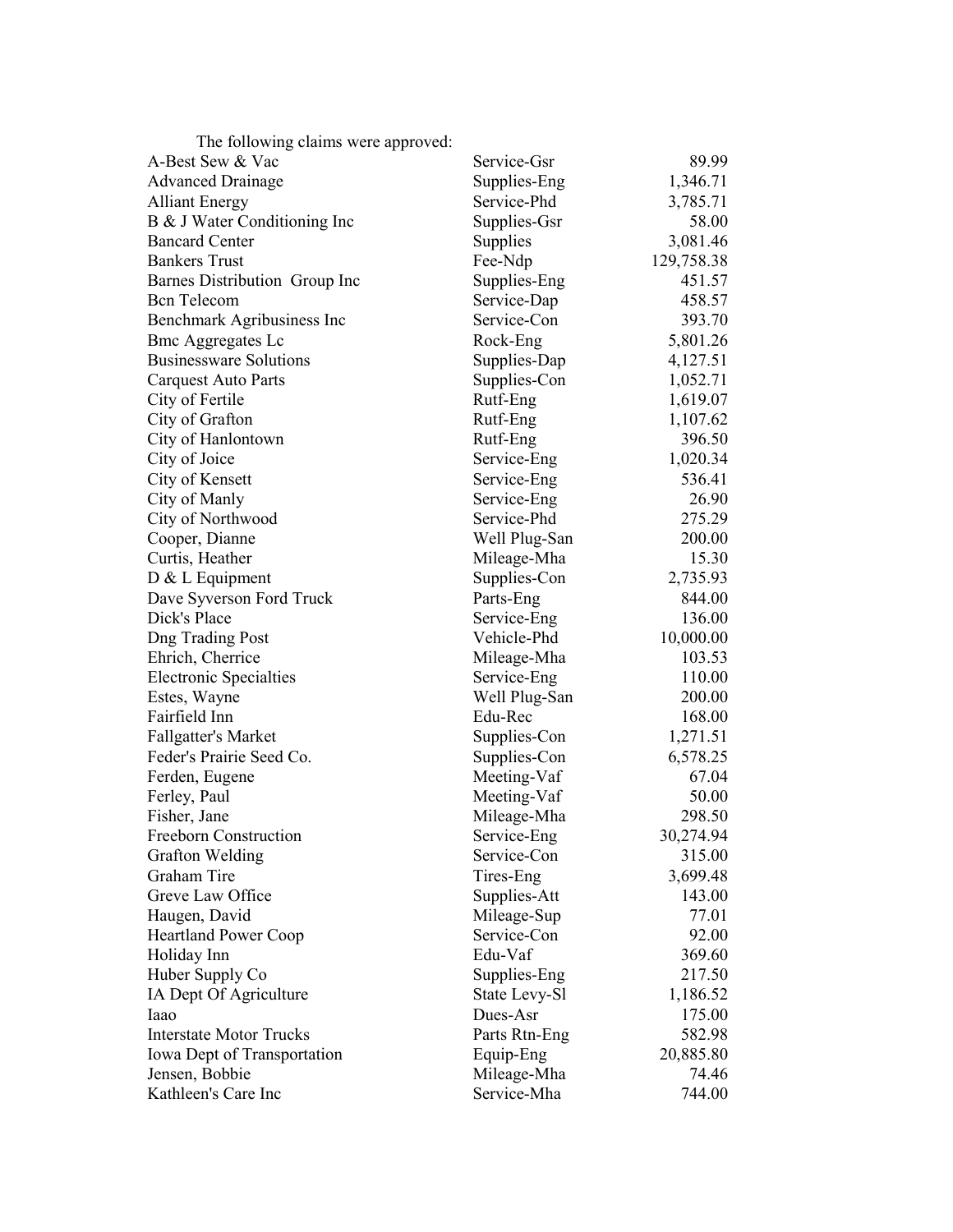| Kuennen, Tina L                                       | Labor-Gsr                   | 712.08     |
|-------------------------------------------------------|-----------------------------|------------|
| Lake Mills Lumber Co                                  | Supplies-Eng                | 24.00      |
| Larsen Plumbing                                       | Service-Gsr                 | 25.64      |
| <b>Lawson Products Inc</b>                            | Parts-Eng                   | 1,982.68   |
| Low's Standard                                        | Fuel-Asr                    | 30.00      |
| Mail Services Llc                                     | Service-Trs                 | 215.58     |
| Maintenance Engineering Ltd                           | Service-Phd                 | 251.39     |
| Manly Junction Signal                                 | Subscription-Phd            | 125.00     |
| Marshall & Swift Inc                                  | Supplies-Eng                | 138.18     |
| Martin Marietta Aggregates                            | Rock-Eng                    | 23,782.62  |
| <b>Mason City Business Systems</b>                    | Supplies-Att                | 49.00      |
| Mason City Overhead                                   | Service-Eng                 | 243.90     |
| May, Dennis                                           | Mileage-Sup                 | 70.89      |
| Mc Sorley, David L                                    | Service-Phd                 | 2,225.00   |
| Mediacom                                              | Service-Phd                 | 159.90     |
| Mental Health Center of                               | Service-Mha                 | 4,495.01   |
| Metal Culverts Inc                                    | Supplies-Eng                | 172.00     |
| Mireles, Sandra                                       | Mileage-Mha                 | 484.50     |
| Mitchell County Ema                                   | Mileage-Ema                 | 331.50     |
| Mueller, Dean A                                       | Exp-Ema                     | 129.66     |
| Niebur, Ellen                                         | Mileage-Mha                 | 116.28     |
| North Country Equipment                               | Supplies-Gsr                | 930.26     |
| Northwood Anchor                                      | Service-Con                 | 146.40     |
| Northwood Electric Inc                                | Service-Gsr                 | 52.46      |
| Northwood Sanitation                                  | Service-Phd                 | 245.00     |
| Northwood True Value                                  | Supplies-Con                | 670.65     |
| Northwood Welding Inc                                 | Service-Con                 | 5.50       |
| Northwoods State Bank                                 | Loan Payment-Eng            | 100,108.57 |
| Nydegger, Joseph                                      | Mileage-Twp                 | 4.08       |
| <b>Olsons Trading Post Inc.</b>                       | Supplies-Eng                | 118.99     |
|                                                       |                             | 244.16     |
| Parmley, Jerry                                        | Exp-Vaf                     | 492.17     |
| <b>Pitney Bowes</b>                                   | Service-Dap                 | 119.39     |
| Printing Services Inc<br>Pritchard's of Northwood Inc | Supplies-Asr<br>Service-Shf |            |
|                                                       |                             | 147.85     |
| Pronto Market                                         | Supplies-Eng                | 14.18      |
| <b>Quill Corporation</b>                              | Supplies-Phd                | 206.68     |
| Qwest                                                 | Service-Eng                 | 41.91      |
| R.A. Wold & Sons Inc, Wold Service                    | Equip-Eng                   | 1,778.00   |
| Ram Systems                                           | Service-Phd                 | 480.00     |
| Randall Ready Mix Llc                                 | Supplies-Con                | 1,472.93   |
| Rohne, Deb                                            | Election-Aud                | 49.28      |
| Scott Van Keppel Llc                                  | Parts-Eng                   | 7,403.76   |
| Secretary of State                                    | Fee-Shf                     | 30.00      |
| Stayner, Marilyn                                      | Mileage-Shf                 | 142.80     |
|                                                       |                             |            |
| <b>Target Stores</b>                                  | Gift Cards-Sup              | 200.00     |
| Thofson, Chris                                        | Service-Con                 | 150.00     |
| Thompson, Mike                                        | Supplies-Eng                | 9.98       |
| Us Cellular                                           | Service-Asr                 | 151.05     |
| Ver Helst Snyder Drug                                 | Supplies-Con                | 67.47      |